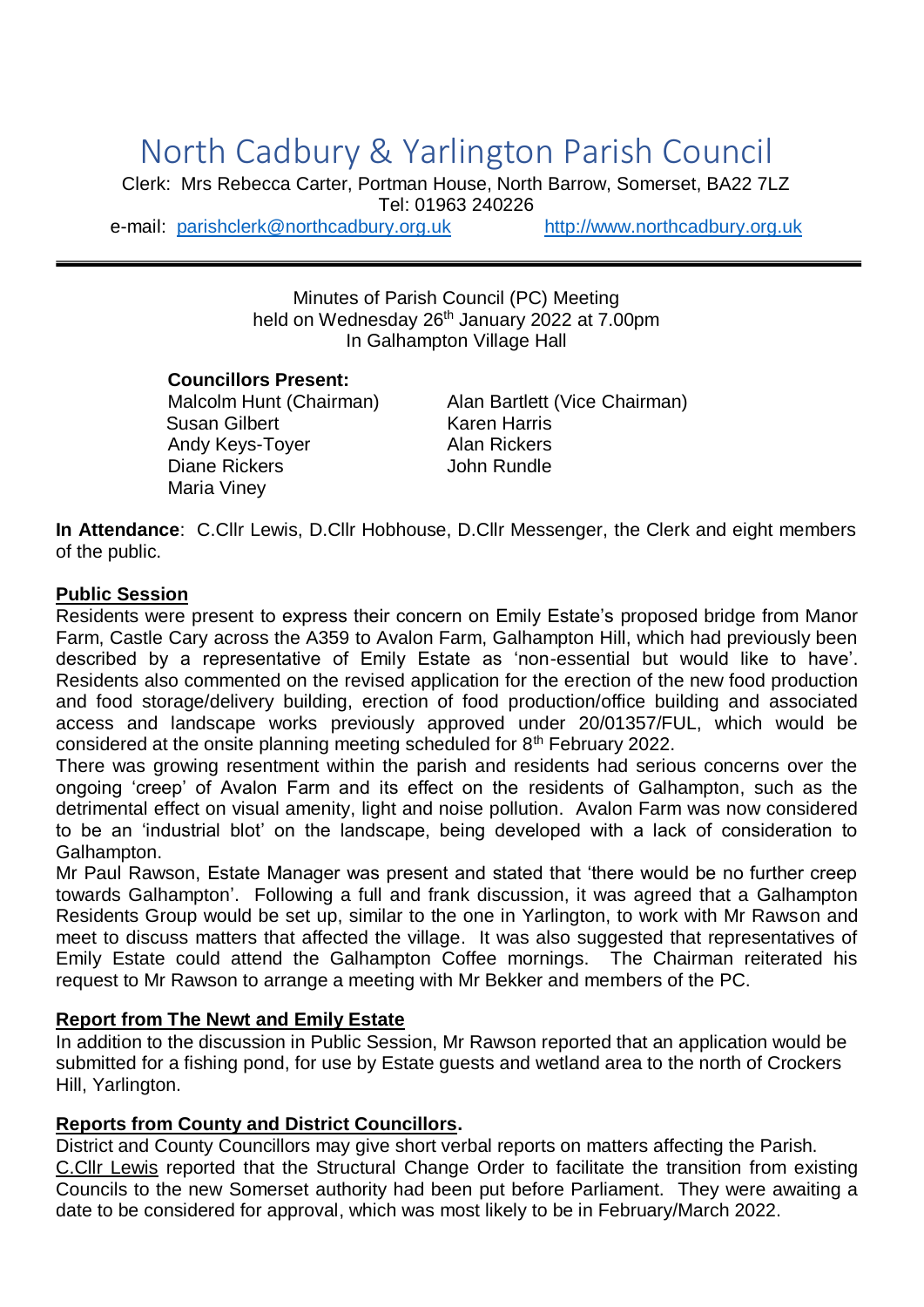There would be a 2.99% increase in the council tax element for Somerset County Council (SCC) and an additional increase for adult and social care.

Gary Warren had recently been appointed as Service Manager for the Traffic Engineering team at Highways and SCC were in the process of advertising the role with a view to appointing a replacement hopefully by the mid-February 2022.

D.Cllr Hobhouse reported that there were two thermal imaging cameras available on loan to parish and town councils from South Somerset District Council (SSDC) to carry out thermal imaging heat loss self-surveys, which could help provide the answers as to why a property might be cold, where it is costing money, as well as wasting energy; many houses lose heat from the front door.

Cllr Hobhouse reported on the recent article in 'The Leveller' regarding Clare Pestell who was Director of Commercial Services and Income Generation. It was reported that Ms Pestell was using SSDC resources for her own benefit at her Dorset Vineyard. The investigation is ongoing, however, Ms Pestell, who vehemently denied the allegations, was summarily dismissed in October after the Appointments Committee of the council met to discuss the findings of independent external investigator Richard Penn. Ms Pestell, who had already resigned and was serving out her notice, appealed the decision but the decision was upheld by the council's appeals committee. She left SSDC in October. The police were carrying out an investigation.

# **22/10. Apologies for Absence and to consider the reasons given.**

Council to receive apologies for absence and, if appropriate, to resolve to approve the reasons given.

**RESOLVED**: Apologies were received and accepted from Cllr Bryan Mead.

# **22/11. Declarations of Interest.**

Members to declare any interests they may have in agenda items that accord with the requirements of the Local Authority (Model Code of Conduct) Order LO9-12 May 2018. (NB this does not preclude any later declarations).

**RESOLVED**: None declared.

### **22/12. Minutes.**

To approve the Minutes of the extraordinary meeting held on 8<sup>th</sup> December 2021.

Cllr Harris proposed an amendment to the minutes under 'Public Session', second paragraph, line 2, after the sentence 'There followed an in depth and lengthy question and answer session' to insert 'There was considerable dissatisfaction from parishioners present at the meeting'. Her proposal was seconded but was not passed by a majority vote. There followed a second proposal to approve the minutes with no amendments, which was seconded and approved by a majority vote.

**RESOLVED**: The minutes were confirmed as a true record and signed by the Chairman.

# **22/13. Vacancy on the Parish Council**

To consider applications received and conduct vote to fill casual vacancy on the Parish Council by co-option.

The casual vacancy on the PC following Cllr Vaughan's resignation was advertised. No applications had been received to date.

**RESOLVED:** The Clerk agreed to continue to advertise the vacancy.

# **22/14. Planning.**

a. South Somerset District Council (SSDC Decisions.

The following applications have been determined:

i. **PA 21/03073/FUL** - Extension of existing Estate storage building (including roof mounted PV panels) and existing horticultural growing building, with extensions located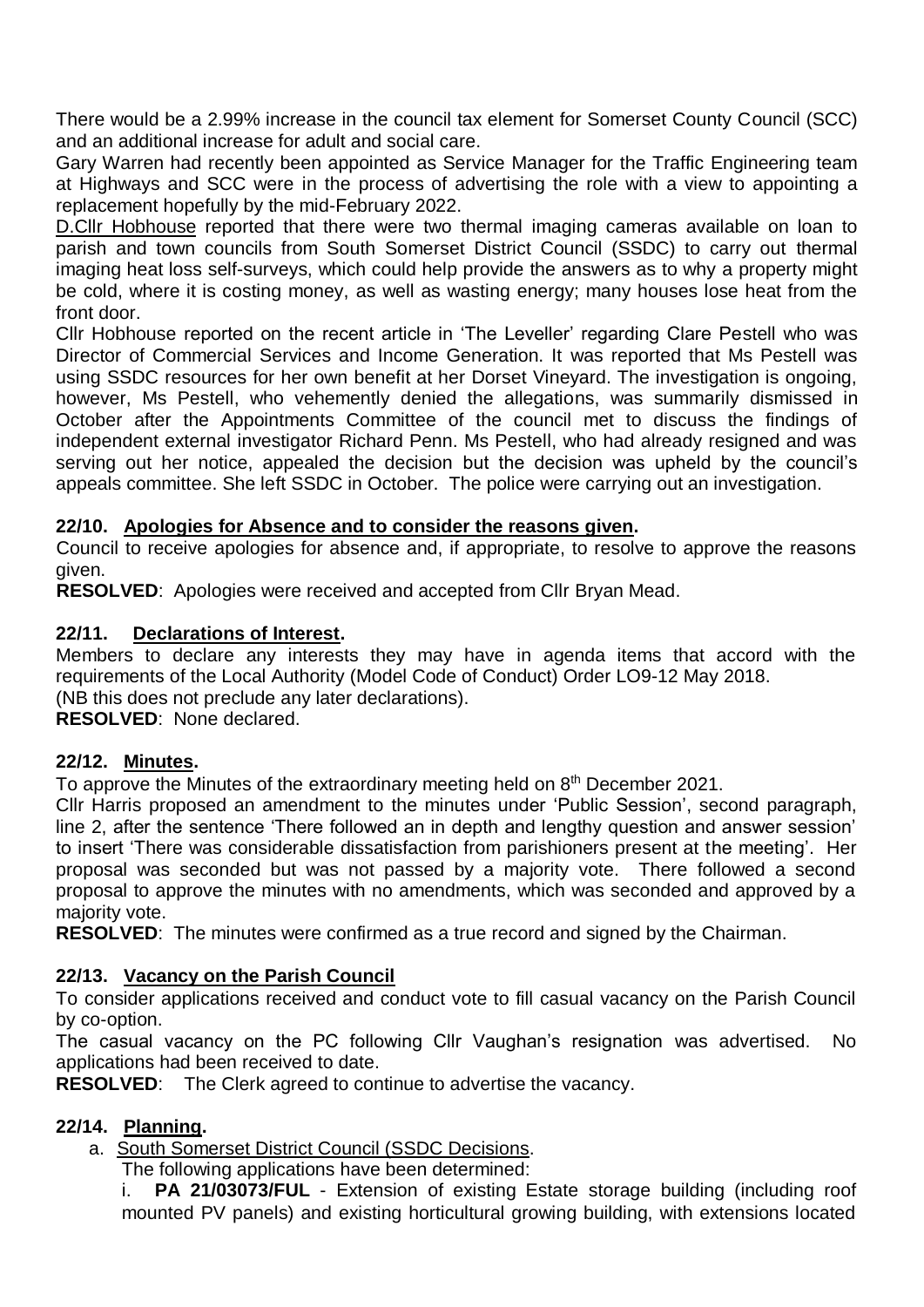upon existing hard surfaced yard areas at Avalon Farm, Galhampton Hill, Galhampton - **APPROVED**.

ii. **PA 21/02893/S73A** - Demolition and rebuild of two single storey barns to provide living accommodation for Emily Estate staff, associated works to the landscape and relocated vehicle access to the A359. A Section 73 application for the variation of condition 1 (approved drawings) of planning permission 18/02776/FUL to change the vehicle access point and parking provision, together with minor associated adjustments to landscaping; variation of condition 2 to reflect approval granted, and variation of condition 7 to reflect revised access; removal of conditions 4 and 5 at Avalon Farm, Galhampton Hill, Galhampton – **APPROVED**.

iii. **PA 21/01416/HOU** - Erection of a 2.5m garden wall to replace existing hedge at Myrtle Cottage, Middle Street, Galhampton – **APPROVED**.

# **22/15. North Cadbury and Yarlington Neighbourhood Plan Working Group (NPWG).**

Cllr Keys-Toyer gave his progress report on behalf of the WG. The Pre-submission Neighbourhood Plan was approved by majority at the extraordinary PC meeting on 8th December 2021. Following this it was submitted to SSDC Planning Authority for their consideration as Regulation. 16. This consultation runs from 20th January 2022 until midnight on 4th March 2022.

Copies of the Neighbourhood Development Plan, supporting documentation and response forms are available on SSDCs website: [https://www.southsomerset.gov.uk/your-council/your-council](https://www.southsomerset.gov.uk/your-council/your-council-plan-and-strategies/planning-policy/neighbourhood-planning/)[plan-and-strategies/planning-policy/neighbourhood-planning/](https://www.southsomerset.gov.uk/your-council/your-council-plan-and-strategies/planning-policy/neighbourhood-planning/) under the North Cadbury and Yarlington drop down area. Hard copies are also available for inspection at North Cadbury Village Stores and Galhampton Country Store.

## **22/16. Highways and Rights of Way (RoW) Report.**

a. RoW. Cllr Gilbert confirmed that she would officially take over as the RoW representative on the PC and would attend a handover meeting shortly with Cllr Vaughan.

Cllr Harris reported that several RoW had been blocked with electric fencing, mainly to fence in sheep. This was an issue for dog walkers who could not lift the dogs over the wire or the dogs were given an electric shock if insufficient room had been left to walk around, even those dogs kept on leads. Issues with RoW should be reported to the landowner, asking if they could ensure appropriate access, such as installing an electric fence gate handle. Any problem with a RoW should be reported on the SCC website: [https://www.somerset.gov.uk/roads-and-transport/report-a-problem-with-a-public-right-of](https://www.somerset.gov.uk/roads-and-transport/report-a-problem-with-a-public-right-of-way/)[way/](https://www.somerset.gov.uk/roads-and-transport/report-a-problem-with-a-public-right-of-way/)

b. Highways. Cllr Rundle presented his report, which can be found at Attachment 1.

# **22/17. Finance.**

# a. **Balance of the Councils Bank Account & Bank reconciliation**.

To report on Council's Bank Account.

**RESOLVED**: The Clerk previously circulated the PC Accounts, which were received and approved.

### b. **Accounts for payment**

To review and approve a schedule of items of expenditure:

| <b>Galhampton Playing Field Grounds Maintenance Grant</b>  | £1,176.97 |
|------------------------------------------------------------|-----------|
| Dorset Planning Consultant Ltd - Invoices 0714 & 0725 (NP) | £1,599.12 |
| The Camelot Parishes - Printing for circular walks         | £151.84   |
| Parish Online subscription Dec 21 to Dec 22 (NP)           | £81.00    |
| North Cadbury Village Hall Hire Nov & Dec 21               | £34.25    |
| VED, Hama of overanditure approved uponimously             |           |

**RESOLVED**: Items of expenditure approved unanimously.

# c. **To consider Budget & Precept figures for 2022/2023.**

To agree on a figure for the Precept.